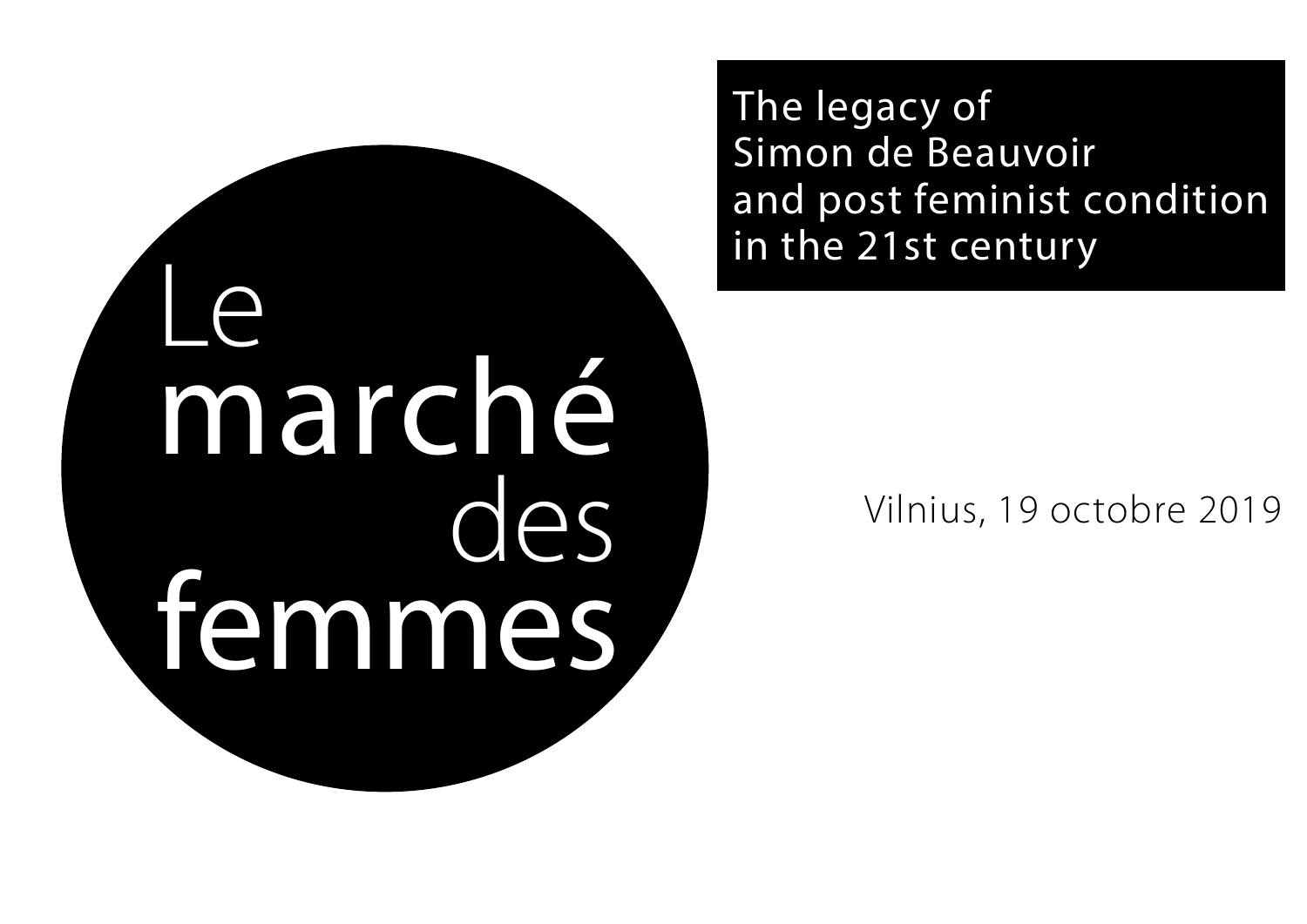

**Chantal Edie** *Photographer* 38 years

«I and my partner are in a dilemma whether or not to pay for my bride price so we decided to involve other women whose bride price have been fully paid to understand how they felt about this tradition.»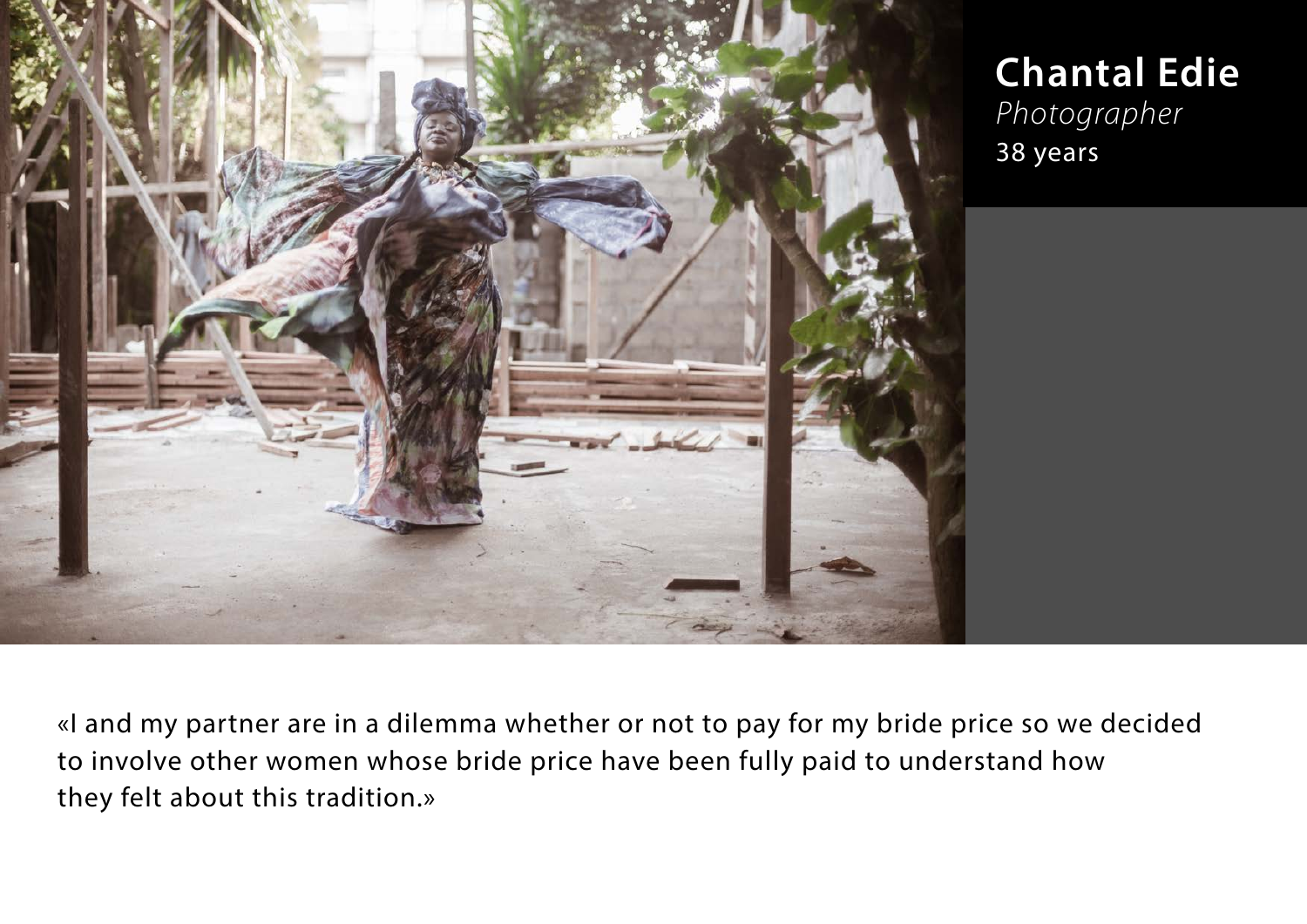

**Biba** *House wife* 33 years

«En buvant le vin blanc que j'ai offert en retour à mon bien-aimé, je scellais mon engagement. Cela me fit couler quelques larmes pas de tristesse mais de joie car pour la première fois je disais « oui » à l'homme que j'aime...«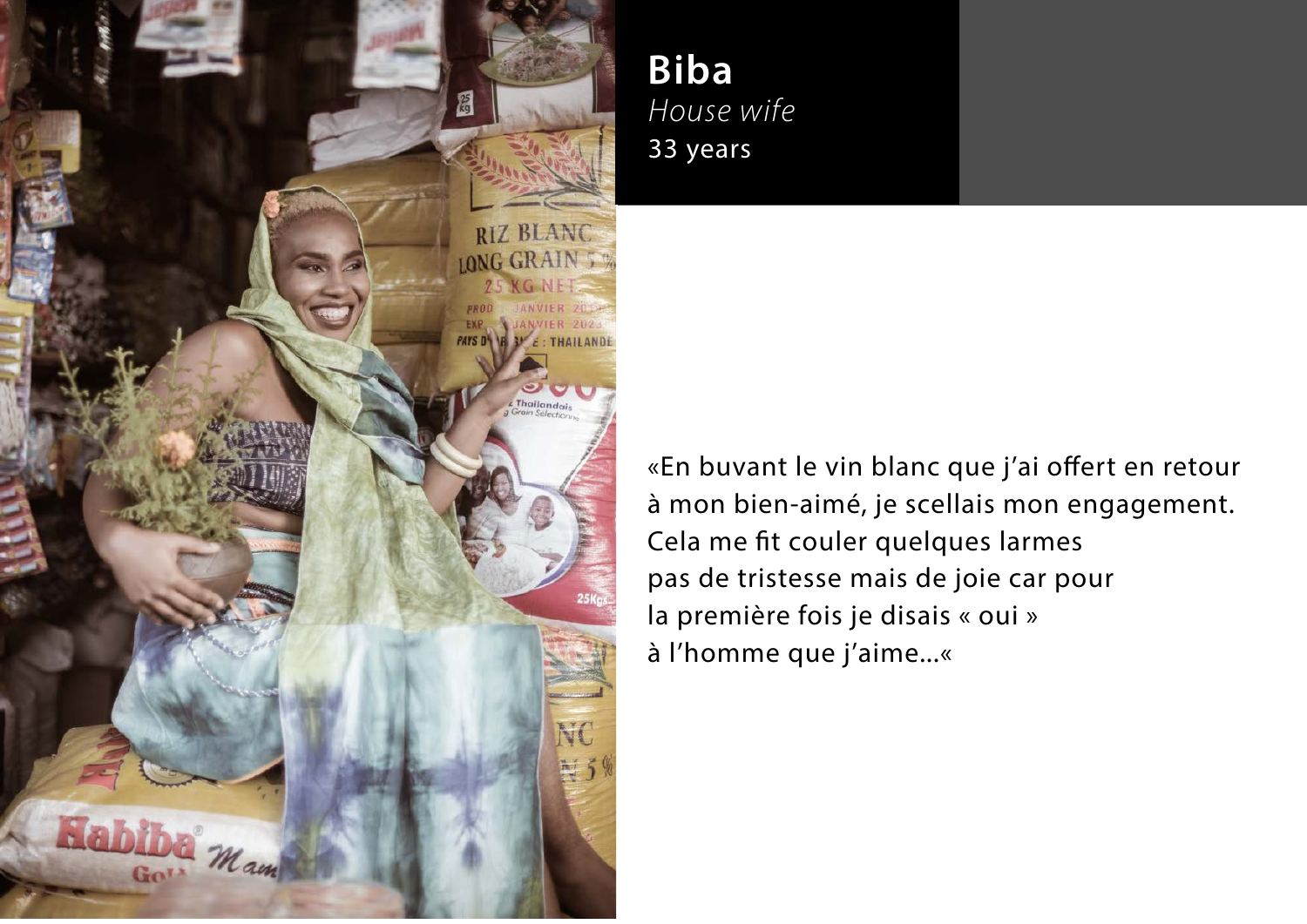

**Eseme** *Movie producer* 28 years

«Growing up as a Bafaw child I must have asked myself a million times, 'is this what I'm worth'? A goat, pigs, rice, salt. As an adult nothing changed, the question kept nagging me to a point where I told my mum I'm not getting married. I downplayed the importance of traditional marriages in the African tradition.»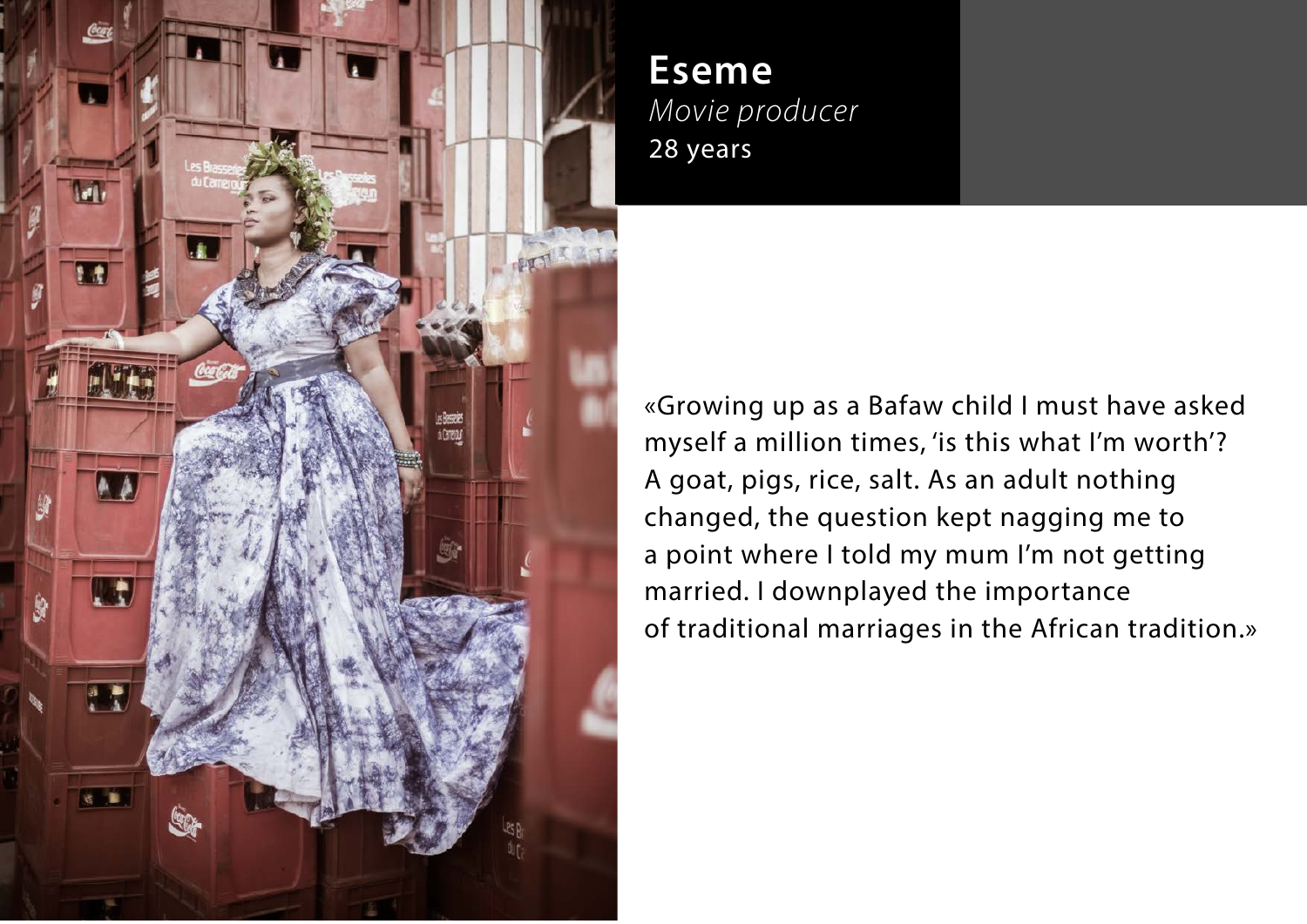

**Ebot** *Teacher* 32 years

«On the day of my traditional wedding, lots and lots of items were presented to my family by my husband and Family. Amidst all the things was a very fat pig. It was pregnant as I was too. The story around my pig was what fascinated me most. Upon transporting it to the Ceremony ground, it fell from the carriage.»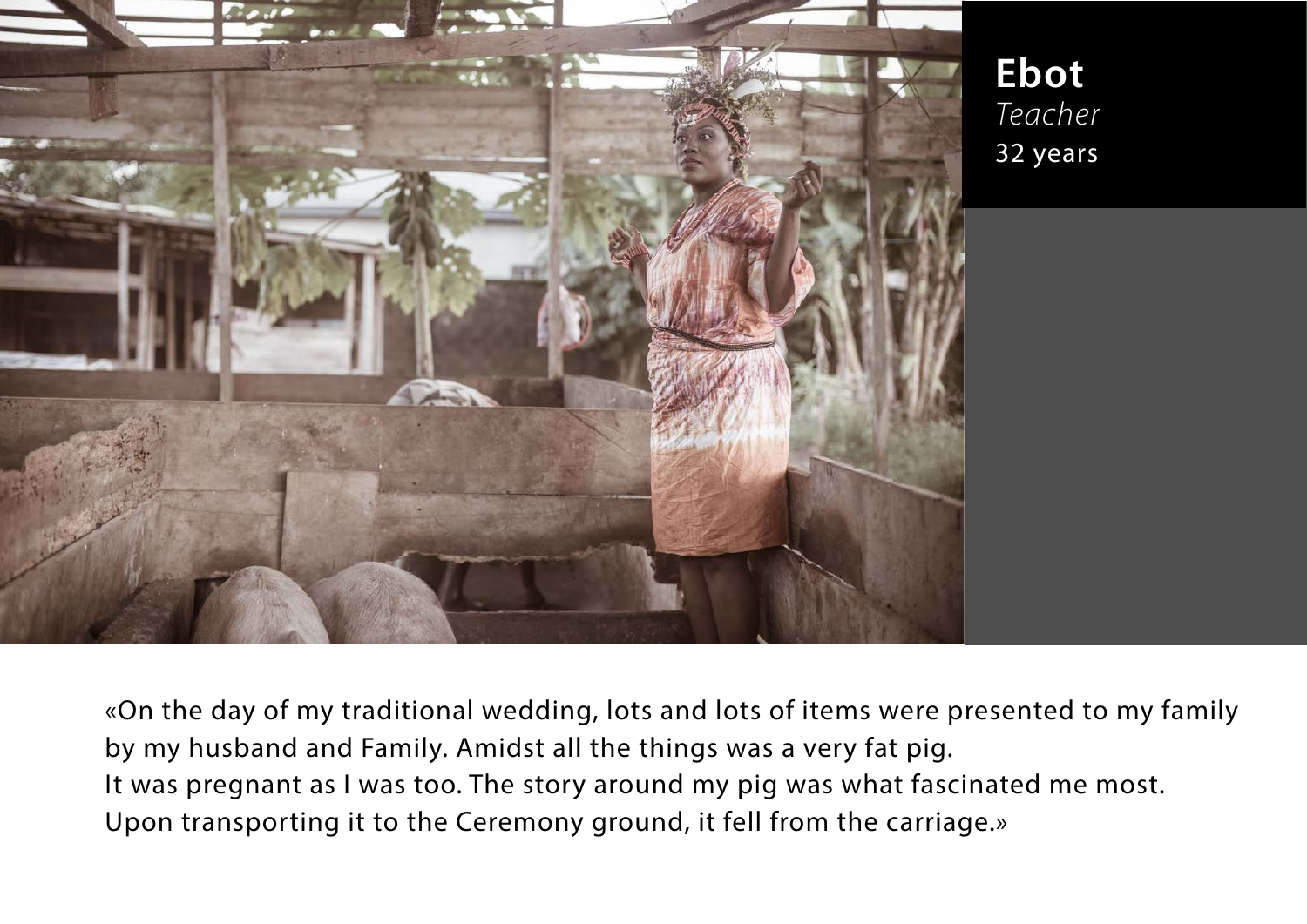

**Bedie** *Blogger* 42 years

«That night, my dad made an announcement that he would be returning the white envelope with the money which was requested as part of my bride price to my fiancé's husband because he said it was important to him that everyone see that he was not "selling" his daughter but that he wholeheartedly accepted that the marriage rite had been completed.»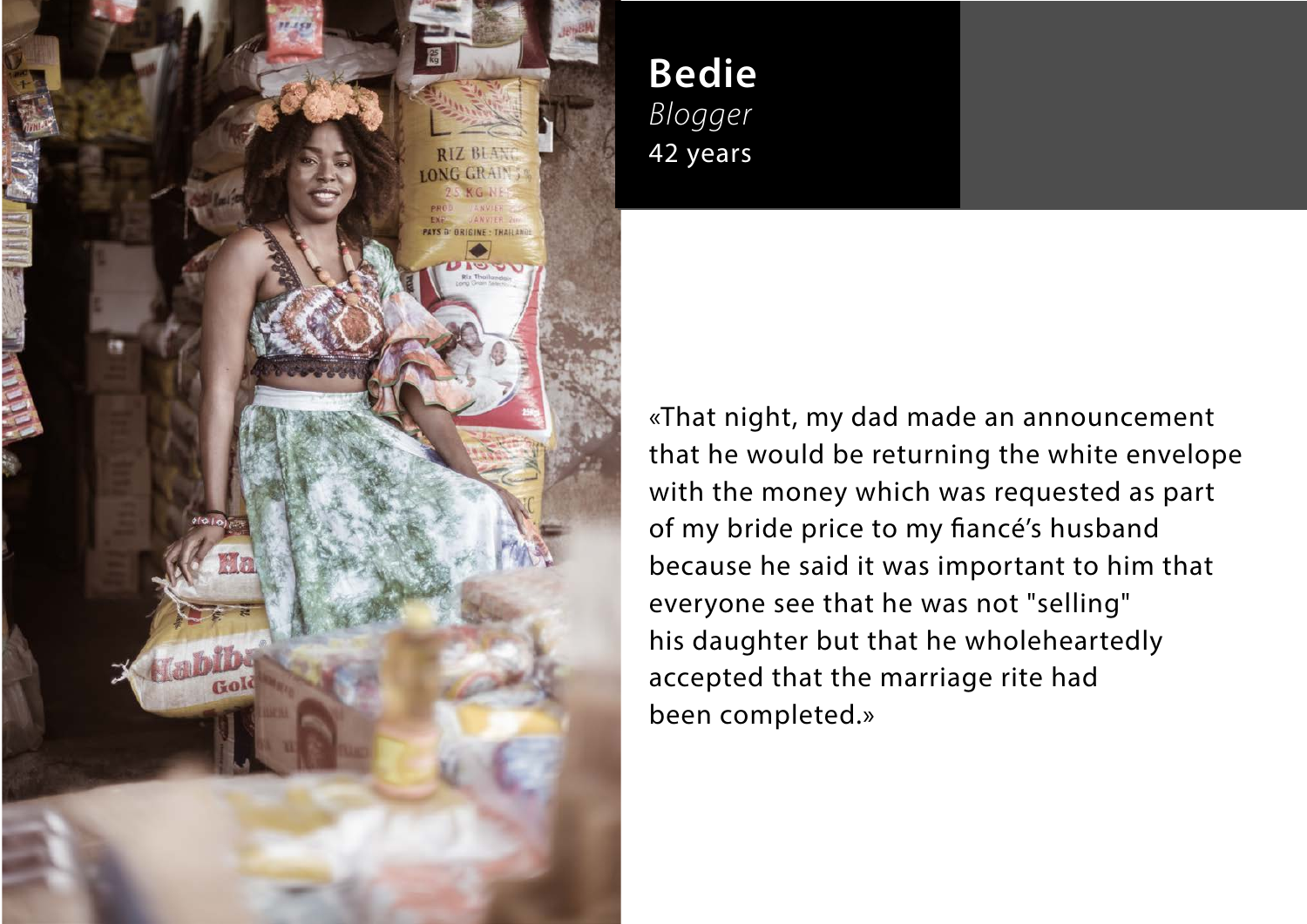It's been 70 years since Simon de Beauvoir's Second Sex but reading through her biography one would think it is a scene from one of those Nigerian Epic movies we watch on our screens today. Those movies have one thing in common: a good marriageable woman must be God fearing, submissive and patient. In these movies a woman who knows exactly what she wants is depicted as overzealous, manner less and undesirable. Once again religion and tradition are vectors against gender equality. Regrettably, we have been programmed like that from the very day we were born. In my culture, it is common thing to hear dad's friends refer to you as "wife" as Simon de Beauvoir puts it "one is not born a woman but becomes it". You go to school, be the best in what you do but if you don't end up as a wife then you are underachieved. The noun "wife" is in contrast with the noun "husband", both maybe common nouns used to describe the different sex in marriage but sexism and misogyny in our society gives the noun wife so many negative connotations. Wife has become symbolic to fragility, protégée, a commodity assert. So eventually a woman who is strong willed, inquisitive and a leader is not easily considered a wife material because they are considered feminist. So much so that women have started debating on which type of feminist they want to or not be.

In Women who brunch –In conversation (a group created in 2018 to discuss gender equality) the word feminism is feared because some women say feminist want to take the place of men. There is this group of young ladies ranging from ages 22 to 35 who recently changed their name from Reseau feminine de lionne to Association leadership des femmes, because a faction of the group assumed the first name sounded too feminist and they did not want to associate themselves to that trend of thinking forgetting that all women are born feminist. Why, because we are always fighting for our rights to one thing or another. Young women have been programmed from birth to aspire for marriage and because they believe that feminist are single women; they don't want to associate to that. My cousin has added me to a group on WhatsApp known as the "WONOCS( Women of noble character) mind you I wasn't bothered until I discovered that Noble was a synonym for submissive. These women elevated their husbands and taught women how to serve their husbands whom they referred to as my king. If Simon de Beauvoir were to live today, she will be called a failure because she refused marriage, the same way society thought of her back then. I am sure you are eager to know where I am taking you to but you will be surprised, pleasantly or not but I have been thinking for a long time now about a practice which is not done only in Africa. A practice which has survived through centuries, countries and now has its bedrock in Africa. The Bride price!

As a photographer, I have had the opportunity to witness the bride price of so many tribes, a practice were a list is given to the groom for the provisions and money he has to give the bride's family in exchange for her hand in marriage. "According to a research by the Centre for Rights Education and Awareness (CREAW) (p.7) groups justify the practice by claiming that the wealth received compensates them for time and trouble taken to raise a daughter who will be sent off to live with another family. For others, it is viewed as compensation for loss of a daughter's economic services or for the children she adds to her new family" The negotiations during this ceremony for me are tense and dehumanizing as the woman is brought down to the level of an object which has to be exchanges with goods. Women are not allowed to speak during the decision making, only men are allowed to share the proceeds and they would allocate what is given to the women in the family as per the Bakossi tribe in Cameroon. I and my partner are in a dilemma whether or not to pay for my bride price so we decided to involve other women whose bride price have been fully paid to understand how they felt about this tradition. In my essay I want to highlight the role traditional and religious beliefs play in gender equality in marriages. In this project( mix of photography, videography and text) we are seeking the perception of women whose bride price have been fully performed in a bid to understand how they felt on the day their Bride price was paid.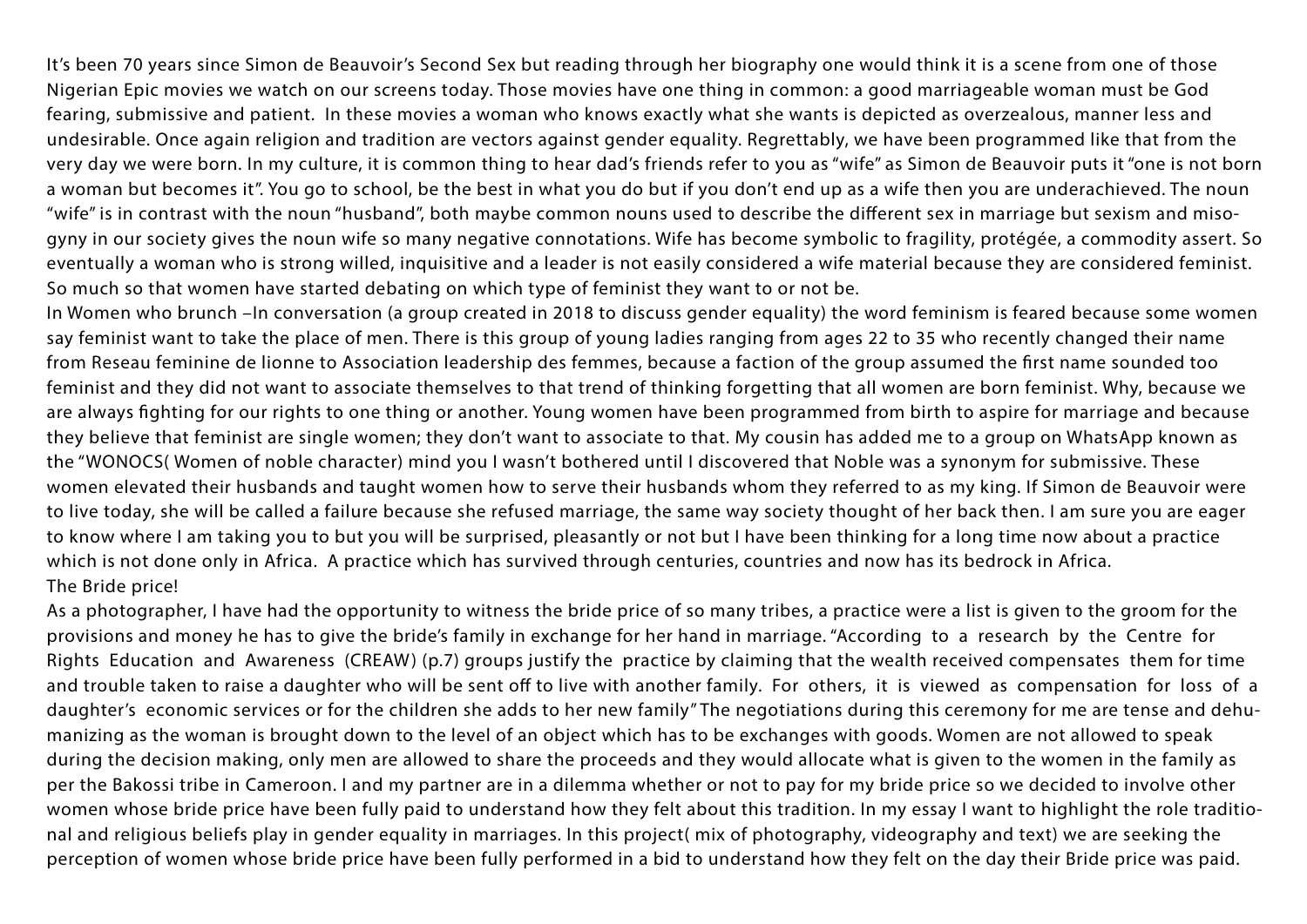### **Text from women who have completed the bride price ceremony.**

Bedie 42 years old, married for 12 years .

I still remember the day I called my dad to notify him that my fiancé's family would be coming to see him to ask for my hand in marriage. It was a big deal, but from that point on, it was out of my hands. A traditional African marriage is typically a union between two families. A bride price is requested by the bride's family and a concise list of items is gathered, usually comprising bags and gallons of food such as rice, palm oil, salt, wax print cloth for the mother and grandmother of the bride, a walking stick and hat for the father of the bride and most importantly, meat. The pig is considered one of the most important symbols of marriage, given ceremoniously to the bride's family by the groom's family. In a lot of cases, 2 pigs are necessarily. Mine was no exception in this regard. In our tradition, on the day of the marriage ceremony, once the negotiations have been finalised and the items requested have been ticked off to everyone's satisfaction, one of the pigs (usually a smaller one) is taken away, slaughtered cooked and shared to all the guests. The other pig which is expected to be much larger, is divided up along with the bags and gallons of food, and shared to all extended family members the day after the ceremony. I was not present at my ceremony and neither was my then fiancé but we both got to watch the ceremony on video. In my tradition, it is ideal, but not necessary for the actual couple to be present during the ceremony. My father and my fiancé's sister notified the guests that we had each given consent for them to represent us. My uncle and my fiance's cousin took the customary Bafaw marriage oath for our families. My uncle rubbed the fat from a piece of cooked pork on his in-law's bare abdomen and asked him to vow to be kind, gentle and generous to his niece, then he asked his to eat the meat. My fiancé's cousin in turn rubbed the fat from another piece of cooked pork on my uncle's bare abdomen and promises to be kind, gentle and generous to me and went further to ask that I may bear many children and commit to their family, then my uncle also ate that piece of meat to complete the vow. That night, my dad made an announcement that he would be returning the white envelope with the money which was requested as part of my bride price to my fiancé's husband because he said it was important to him that everyone see that he was not "selling" his daughter but that he wholeheartedly accepted that the marriage rite had been completed.

Eseme 27 years old is a movie producer, Married for 3 years.

Growing up as a Bafaw child I must have asked myself a million times, 'is this what I'm worth'? A goat, pigs, rice, salt. As an adult nothing changed, the question kept nagging me to a point where I told my mum I'm not getting married. I downplayed the importance of traditional marriages in the African tradition.

My day came, the first traditional marriage I ever attended and witnessed. No one had to tell me what a beauty it was to behold, the ceremony, the joy people felt even for the smallest of things as a bottle of drink given to them. I realized it's about me but not just about me, two families brought together from different regions, relationships created, we did that.

The oath performed by both male family heads, rubbing palm oil on each other's one pack belly while they swear to protect us as we merge families was the highlight of my traditional marriage. All I could think of was "I am worth the love they share?".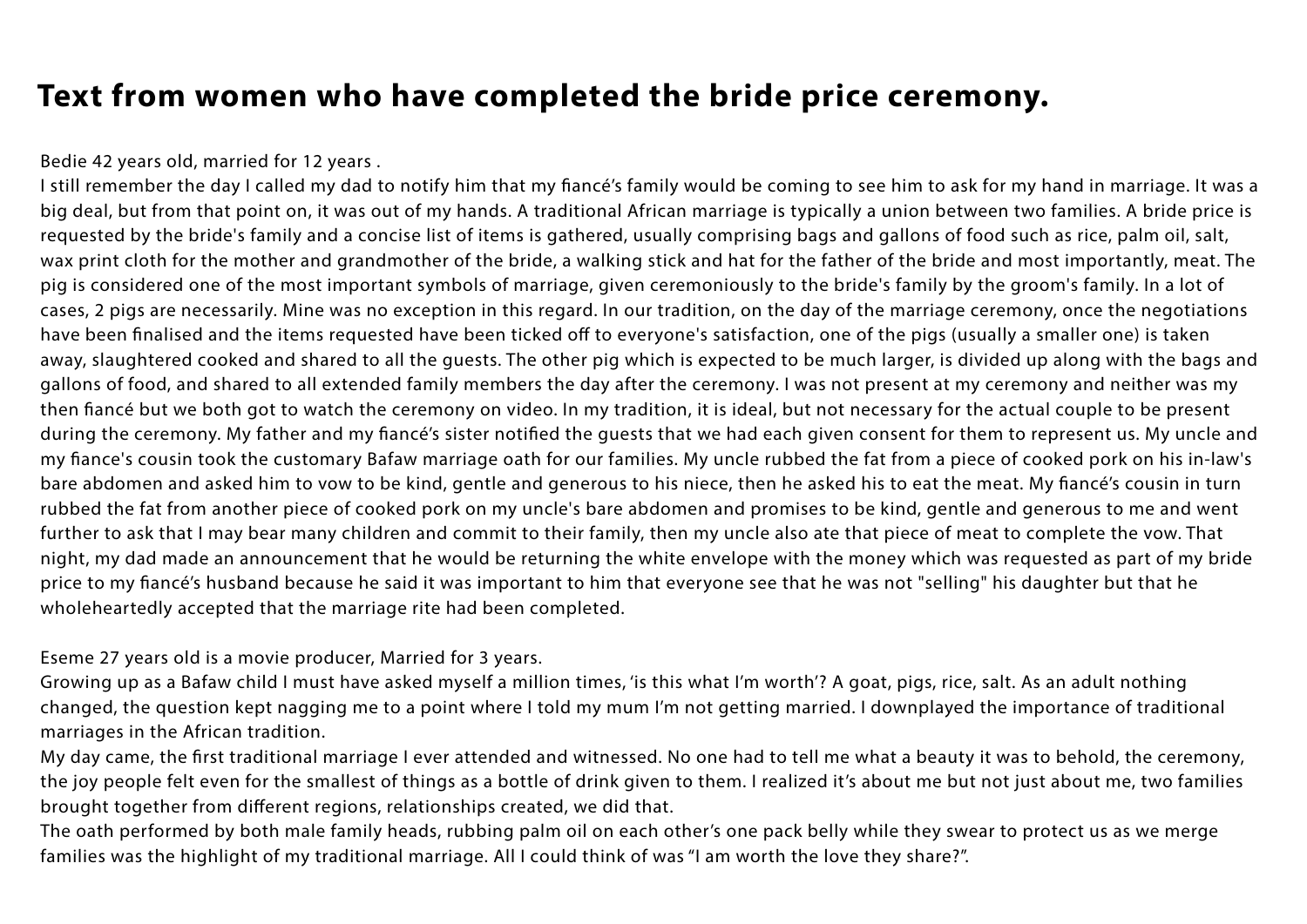#### Biba 25 years old, married for 6 years

Mariage traditionnel, un évènement festif et solennel, bien connu chez nous en AFRIQUE regroupant deux familles et amis pour unir deux personnes qui ont choisi de vivre ensemble. Un moment que j'ai eu le plaisir de vivre. Voici dont en quelque ligne l'histoire de ma dot.

« Hummm!!! Je peux dire, que j'ai eu beaucoup de chance car unir traditionnellement deux personnes venant de régions diamétralement opposées n'est pas chose aisée dans notre contrée : mon époux de l'Est et moi de l'Ouest, deux peuples aux cultures distinctes mais tout de même alignés concernant la liste de la dot. Celle-ci est toujours conçue par la famille de l'épouse et remise au conjoint, elle contient plusieurs présents symboliques que l'époux devra rapporter le jour du dît événement.

Ma dot pourrait se résumer en trois faits qui m'ont particulièrement marquée. »

#### 1. le partage de la kola et de la dégustation du vin blanc.

 Ce rituel, très important et purement symbolique représente le moment précis où j'ai accepté de m'unir à mon partenaire pour la vie devant DIEU et les hommes. En buvant le vin blanc que j'ai offert en retour à mon bien-aimé, Je scellais mon engagement. Cela me fit couler quelques larmes pas de tristesse mais de joie car pour la première fois je disais « oui » à l'homme que j'aime, pour la première fois je ressentais l'ampleur de ce « oui », la responsabilité de cet engagement qui est le mariage, l'envie de m'évader dans cette nouvelle vie avec mon homme, et ne plus penser à demain en solitaire… J'ai prié et imploré le seigneur tout-puissant de bénir mon union et de nous protéger.

#### 2. les pleurs de ma maman

 Durant toute ma vie, du moins jusque-là, jamais je n'avais vu ma mère pleurer. Je ne saurais décrire mon ressenti car aucune expression n'est assez forte pour l'exprimer, ce moment où je la surpris dans sa chambre, assise sur le bord du lit et coulant de grosses gouttes de larmes. Elle ne chercha pas à se cacher au contraire elle me tendit ses bras et sans rééchir je m'y jetai la rejoignant aussitôt dans son bref moment de tristesse et c'est alors qu'elle me dit:

 - « Mon bébé tu es la dernière sortie de mes entrailles, la dernière avec qui je partageais ma demeure, celle sur qui je me reposais. Avec qui vais-je papoter maintenant? Qui me dira encore, maman repose-toi je prends le relais ? à présent, tu es une femme, une mère, une épouse. Ne te fît pas à mes larmes car ton bonheur est tout aussi le mien va et que seigneur de comble de bénédiction ».

#### 3. La mort des cabris

En pays bamiléké plus précisément à l'Ouest aucune dot ne s'effectue sans des chèvres bien grasses offertes par le mari au chef de famille de son épouse. Cette tradition peut paraître banale mais ces animaux sont d'une grande valeur symbolique. De ce fait, mon père demanda à avoir des cabris car il tenait à les élever jusqu'à leur maturité mais malheureusement la nature décida autrement les pauvres bêtes moururent ayant passé toute une journée, abandonnées sous la pluie.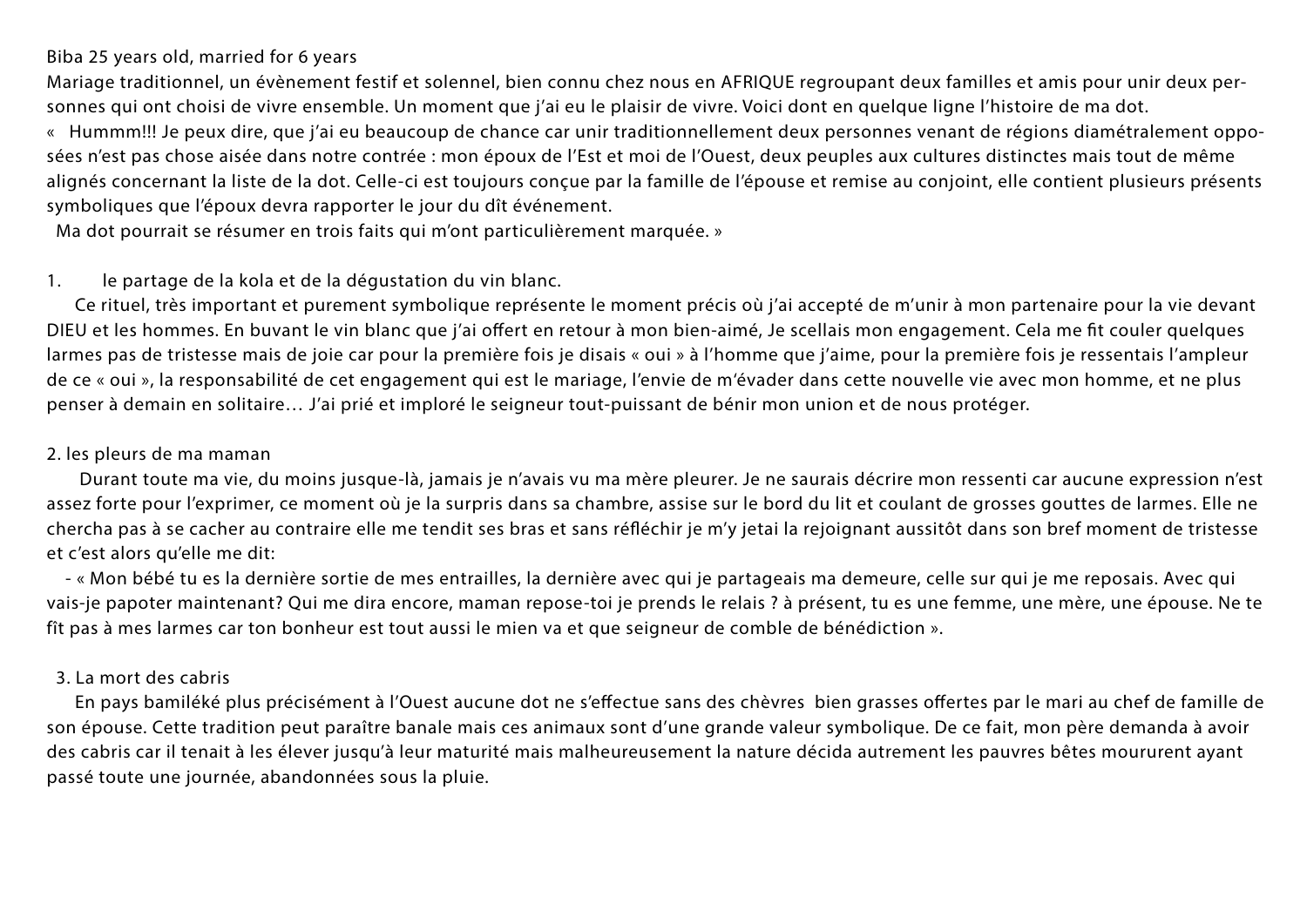Ces moments résumeront en moi un nouveau départ, l'abandon de ma vie de jeune fille pour une vie nouvelle, une belle aventure en commun qui commençait par un rituel festif, une célébration, une bénédiction traditionnelle.

Ebot 32 years is an educator, married for 9 years.

"I am Vera Ebot ATANGA. I hail from Manyu Division in the South West Region of Cameroon but am married to a man from North West.

On the day of my traditional wedding, lots and lots of items were presented to my family by my husband and Family.

 Amidst all the things was a very fat pig. It was pregnant as I was too. The story around my pig was what fascinated me most. Upon transporting it to the Ceremony ground, it fell from the carriage.

People around beckoned our driver to give him signal of a fallen pig. Hahahahaha........ Thank God it didn't die but reached its destination safe and sound.

It was then time to pay my dowry. The pig was given to my Mother's family. Behold, when it was taken to my Mother's family compound, it was well taken care of in its pregnant state.

She grew Large and I too. Finally she gave birth some months before I later did. Till today, its breed keeps multiplying."

It may be of interest to know that, the verbal conversations we had with these ladies is quite different from their written narrative. In our discussions they were more critical about the ritual and their feelings of anxiety on that day. In their written narrative they preferred to give a resume of what was given in exchange for their hand in marriage. In our verbal discussions, these ladies narrated the things that made them anxious: The eternal wait for the deliberations that took place before the performance of the traditional rites. It generally takes between 4 to 8 hours. I have named that the merchandising phase where the woman's relatives go through the list to make sure that all what they asked for has been provided. On the 11/08/2018, I shoot a traditional rite of the Douala tribe from the littoral province that went from 9am to 7pm. It started off with the list of "les fianciales" at 9am, after

a meticulous survey to make sure everything given was authentic, they proceeded to the second list which was the list of the Bride price itself. The woman in this case, quite unusual probably because she was already in her early fifties was present during the reading of the list and acceptance/rejecting of the goods offered procedure. In many case as was this one, if the bride's family was happy about the quality or quantity of an item provided, the groom's family had to fill it up with money. In this case the members of the groom's family ran out of money. It was long and tiring but like the father of the bride said " the bride price had to be met , I too have eaten that of my brothers". Bringing us to the fact that the bride price has become systemic, a woman has to go through this traditional rites to be considered a married woman by her community. It's a traditional rite that has no legal bidding but which importance ca not be underestimated. Some unfounded beliefs tell that a woman whose bride price hasn't been completed may witness unsolvable problems in her house hold.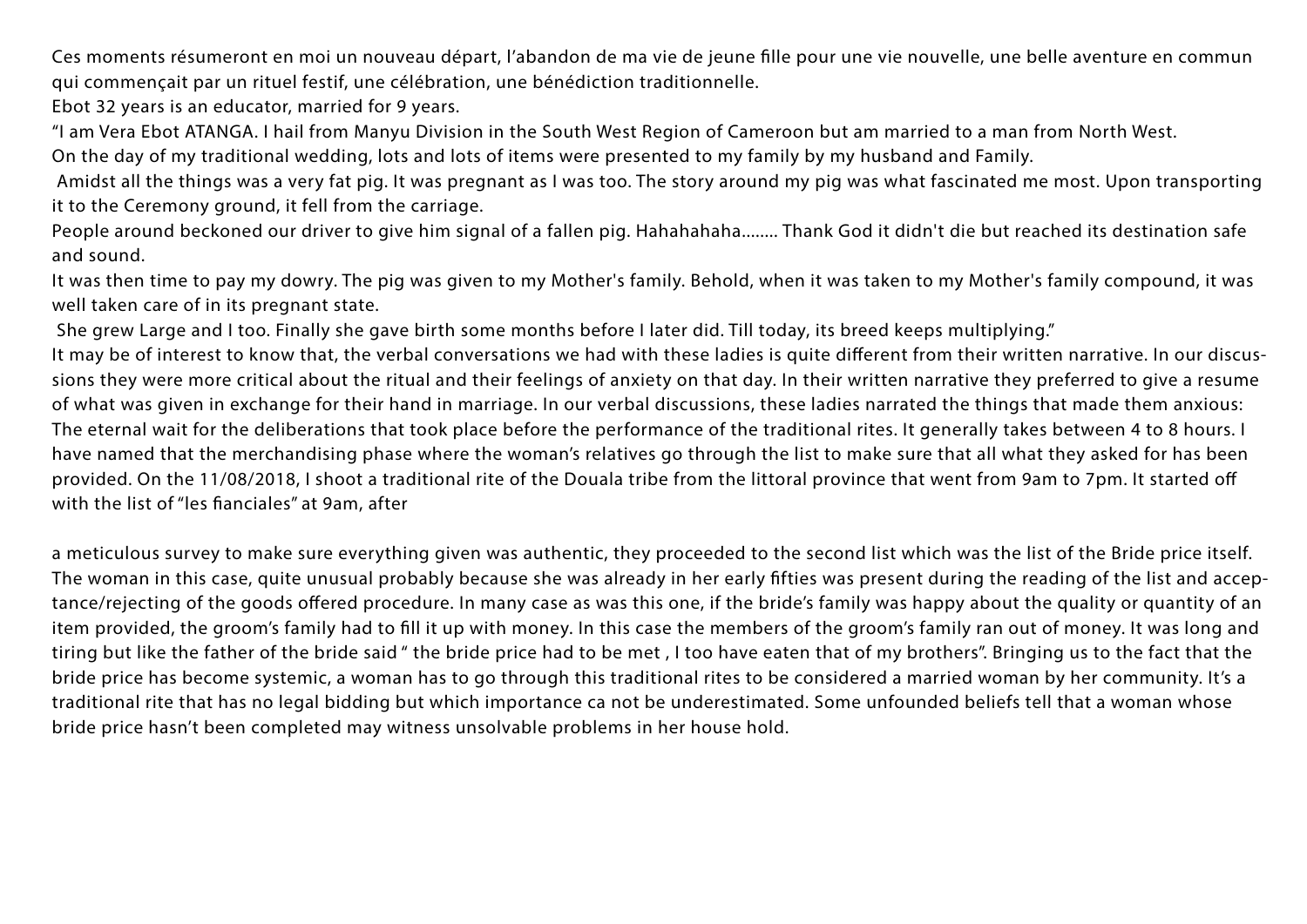After the acceptance of the bride price, the lady is given a glass palm wine symbolic of fecundity by her father to kneel and give to her husband to be who drinks it , puts money inside the cup to be handed back to the father. My mother says the bride price known in my tradition (Kupe Muanenguba division in the southwest region) as the "Ngabb" meaning something they put on your head in exchange for your transfer into another family. So literally meant the woman now became the property of the groom and his family. In the case where the bride wants to break the union, the bride price had to be returned fully to the groom's family. So if a woman came from a poor family who couldn't afford to pay back the bride price, she may have to stay in whatever condition her marriage was putting her through. This rite gave the powers to the man to claim ownership of a woman after its performance and generally put the woman in a vulnerable positon of submission. It is very common for women to proclaim "thanks for honoring me" to their spouse after this ritual. In Bedie's case, her father refunded the money that was given to him in exchange for her hand because he didn't want to sell his daughters freedom of choice. The money was symbolic, but its symbolism had some hidden connotations that were not in favour of his daughter. Ebot in her verbal narrative recounted her upset her husband's family where to find out that their tradition did not allow her corps in the advent of her death to be buried at her husband's village. The Bayangi people of the southwest region didn't allow for their children to be buried anywhere else but on their native land. The tradition of the bride price gave the power of choosing where the woman should be buried and it wasn't something they were willing to part with after paying the bride price. "Several sources state that, according to traditional practices, a woman becomes the "property" of her husband once the dowry is paid (Cameroon 17 Nov. 2014; US 11 Mar. 2008, sect. 5; WIRA et al. [2009], 13, 45). Some sources add that a woman also becomes the property of her in-laws (VSO 2 July 2013; Cameroon 11 May 2009, para. 54). In correspondence sent to the Research Directorate, a representative of the Ministry of Women's Empowerment and the Family (ministère de la Promotion de la femme et de la Famille) of Cameroon, stated that a young woman is treated like a commodity in her family: they can force her into a marriage or arrange one for her with two or more suitors, and thus increase the amount of the bride price (Cameroon 17 Nov. 2014). " In my tradition that is that of the Kupe Muanenguba Division, Bangem precisely, the woman even if separated from the husband, in the advert that their bride price wasn't returned has to be buried at her estranged husband's village. Encyclopedia Britannica states that in cultures that practice this form of bride wealth, a marriage is not considered to have ended if the bride wealth has not been returned (3 May 2014). The Ministry representative also gave the following example:" if a woman were to remarry without refunding her bride price, her first husband would have property rights over the woman's corpse (upon her death), rather than her current husband." In the same way that if the woman's bride price hasn't been fully paid, the man cannot claim ownership of her or her offspring's. If divorced legally without the bride price refunded, the offspring's from the new marriage is considered that of the former husband until the bride price is returned according to my culture. Even though the civil wedding is the only form that is legally recognized by the judiciary, the customary law courts take care managing disputes that arise from the restitution of the bride price. "to marry validly under customary law, the man must pay some token (bride price) to the family of the bride" (Cameroon 11 May 2009, para. 60). According to Encyclopedia Britannica, in some cultures, particularly in Africa, bridewealth is a payment made in cash or goods by a groom to the kin of the bride [1] (3 May 2014). Religion has always played a strong role in backing up while women ought to be submissive.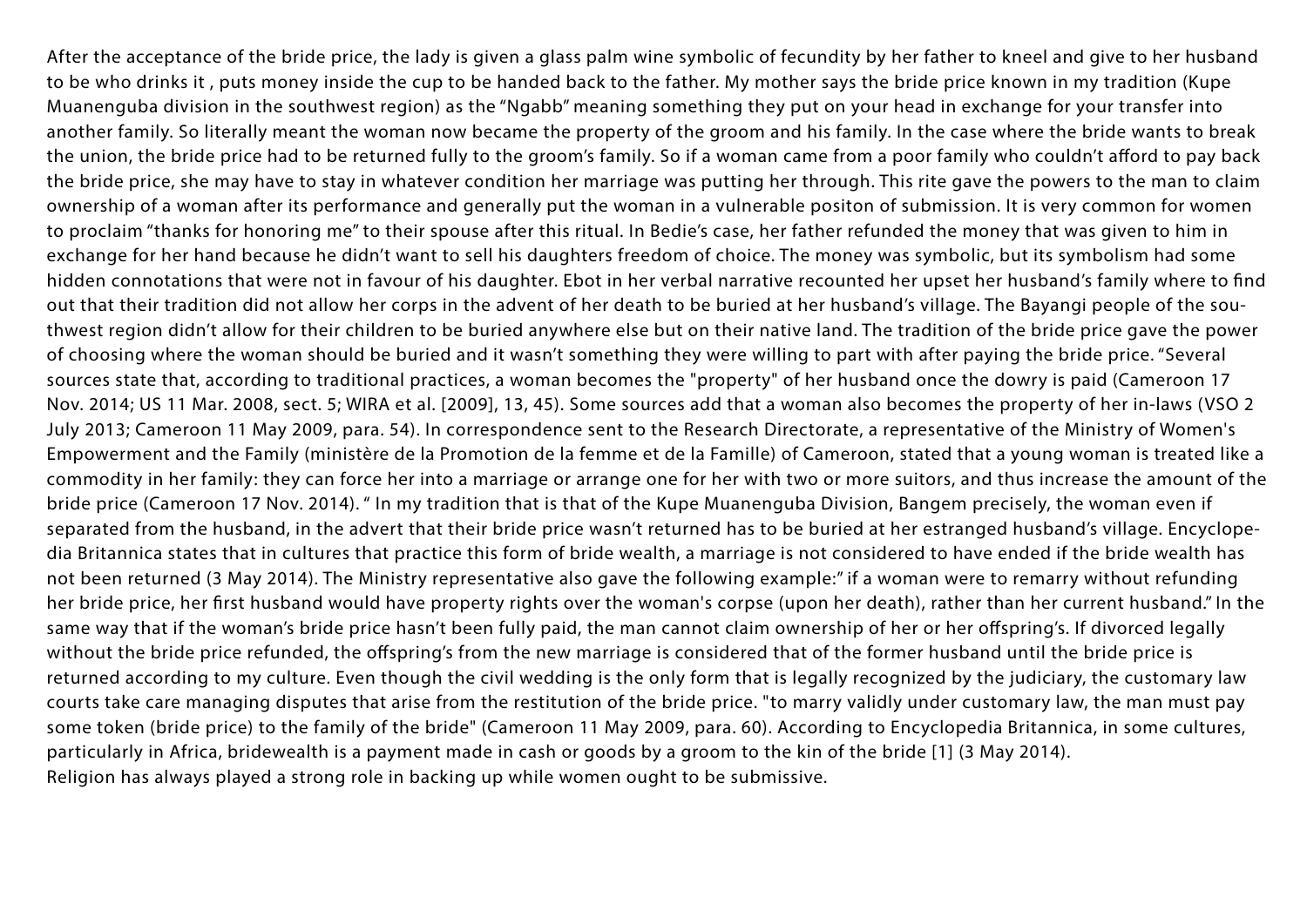Genesis 3:16 To the woman he said, "I will make your pains in childbearing very severe; with painful labor you will give birth to children. Your desire will be for your husband, and he will rule over you." In the Bible the stories of Esther, Ruth, and even Mary mother of Jesus are used as examples. The African traditional religion is no different. Women have been raised up to believe that a man who has paid your bride price ought to be revered because of the process that they go through the traditional payment of the bride price. Psychologically a woman will think of herself unequal to the man because he had to pay for her while she had to go wait without a say in the merchandising process. It is tradition, that has been passed on from centuries ago but the world is evolving and while we are trying all to fight for the emancipation of the female child and gender equality, we shouldn't forget that questioning certain cultures and traditions is a sure way to find answers to gender equality.

https://www.nytimes.com/2010/05/30/books/excerpt-introduction-second-sex.html Introduction to Simone de Beauvoir's 'The Second Sex'

By JUDITH THURMANMAY 27, 2010 Continue reading the main story Share This Page http://ijaahnet.com/journals/ijaah/Vol\_5\_No\_1\_June\_2017/4.pdf nternational Journal of Art and Art History,Vol. 5(1), June2017 https://www.refworld.org/docid/5524e1ea4.html Cameroon: Dowries in forced and arranged marriages, including whether they may be refunded; the role of the state in the payment of dowries, in particular, that of the Ministry of Finance; whether a document exists that takes into account the details of the dowry (2011-November 2014) https://www.biblestudytools.com/genesis/3-16.html